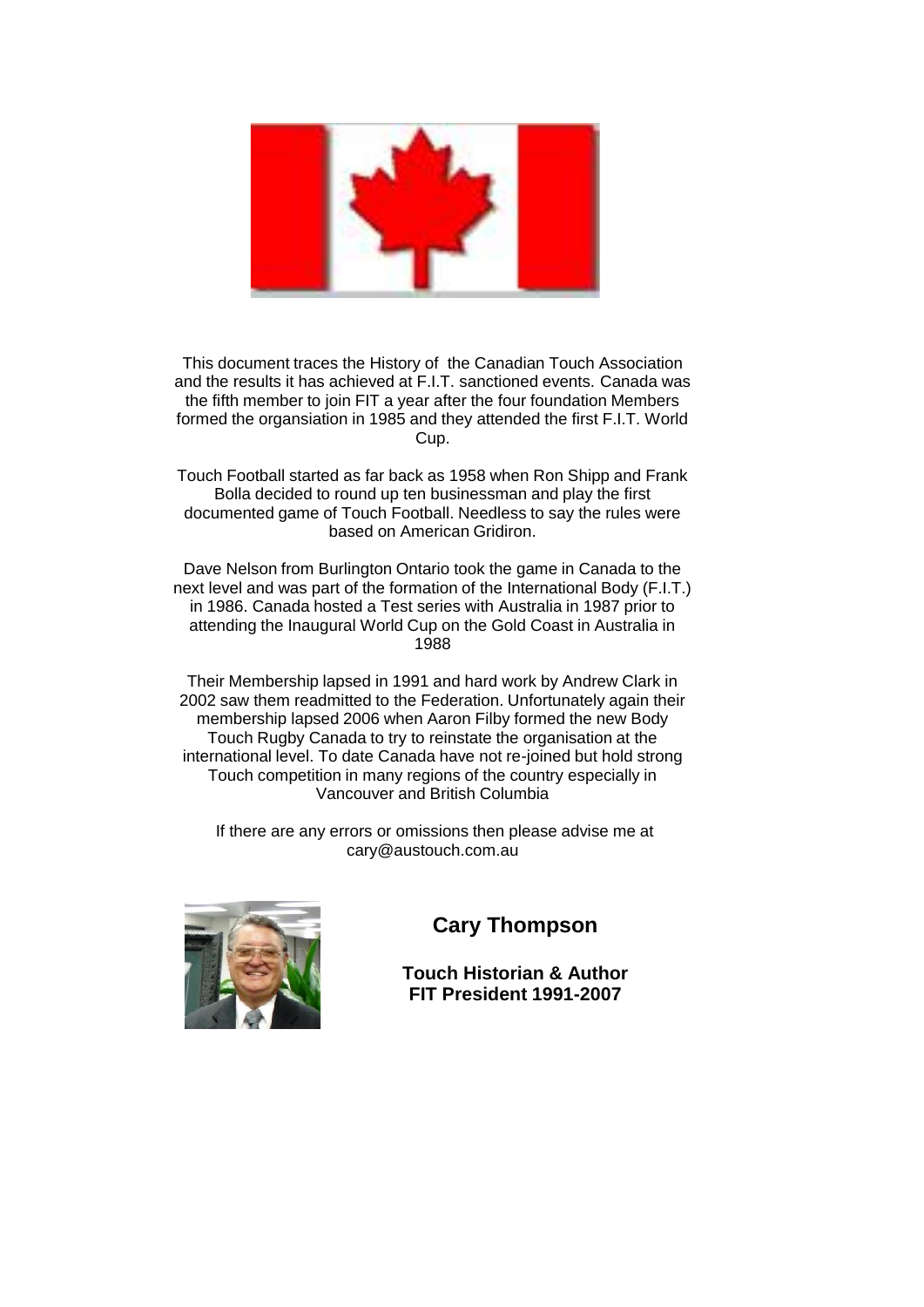# **WORLD CUP RESULTS**

| <b>MEN</b>                   |   |                        |   |   |    |    | <b>BIGGEST WINNING N</b>     |
|------------------------------|---|------------------------|---|---|----|----|------------------------------|
|                              | Р | W                      |   | D | F  | А  |                              |
| Australia                    | 2 |                        | 2 |   | 14 | 26 | <b>PNG</b><br>16             |
| New Zealand                  | 3 |                        | 3 |   | 12 | 50 |                              |
| <b>PNG</b>                   | 2 | 2                      |   |   | 24 | 14 |                              |
|                              |   |                        |   |   |    |    |                              |
|                              |   |                        |   |   |    |    |                              |
| <b>Total</b><br>O            |   | 2                      | 5 | ŋ | 50 | 90 | <b>Most Touchdown:</b>       |
| <b>Best Position:</b>        |   | 3rd - 1988             |   |   |    |    | Best Average:                |
| <b>Worst Position:</b>       |   | 3rd - 1988             |   |   |    |    | In one game:                 |
| <b>Worst Loss:</b>           |   | 2-18; New Zealand 1988 |   |   |    |    | Highest team score:          |
| Winning streak: 1 game, 1988 |   |                        |   |   |    |    | <b>Highest team average:</b> |

| <b>WOMEN</b>                 |            |                      |   |   |    |    | <b>BIGGEST WINNING MARGIN</b>                       |
|------------------------------|------------|----------------------|---|---|----|----|-----------------------------------------------------|
|                              | P          | W                    |   | D |    | A  |                                                     |
| Australia                    | 2          |                      | 2 |   | 5  | 34 | 1 <sup>1</sup><br><b>PNG</b><br>$8 - 4$<br>Carrara  |
| New Zealand                  | 3          |                      | 3 |   | 10 | 20 |                                                     |
| <b>PNG</b>                   | 2          | 2                    |   |   | 15 | 9  |                                                     |
|                              |            |                      |   |   |    |    |                                                     |
|                              |            |                      |   |   |    |    |                                                     |
| Total<br>$\Omega$            |            | 2                    | 5 | O | 30 | 63 | <b>Most Touchdown:</b>                              |
| <b>Best Position:</b>        |            | 3rd - 1988           |   |   |    |    | Best Average:                                       |
| <b>Worst Position:</b>       | 3rd - 1988 |                      |   |   |    |    | In one game:                                        |
| <b>Worst Loss:</b>           |            | 2-17; Australia 1988 |   |   |    |    | 30 Touchdowns in 1988<br>Highest team score:        |
| Winning streak: 1 game, 1988 |            |                      |   |   |    |    | 4.28 in 1988 (30/7)<br><b>Highest team average:</b> |

| <b>MIXED</b>                 |   |            |                      |   |    |    | <b>BIGGEST WINNING MARGIN</b>                       |
|------------------------------|---|------------|----------------------|---|----|----|-----------------------------------------------------|
|                              | Р | W          |                      | D | F  | A  |                                                     |
| Australia                    | 2 |            | 2                    |   | 4  | 23 | <b>PNG</b><br>1 <sup>1</sup><br>$8 - 3$<br>Carrara  |
| New Zealand                  | 3 |            | 3                    |   | 19 | 31 |                                                     |
| <b>IPNG</b>                  | 2 | 2          |                      |   | 16 | 9  |                                                     |
|                              |   |            |                      |   |    |    |                                                     |
|                              |   |            |                      |   |    |    |                                                     |
| <b>Total</b><br>$\Omega$     |   | 2          | 5                    | O | 39 | 63 | <b>Most Touchdown:</b>                              |
| <b>Best Position:</b>        |   | 4th - 1988 |                      |   |    |    | Best Average:                                       |
| <b>Worst Position:</b>       |   | 4th - 1988 |                      |   |    |    | In one game:                                        |
| <b>Worst Loss:</b>           |   |            | 2-16; Australia 1988 |   |    |    | 39 Touchdowns in 1988<br>Highest team score:        |
| Winning streak: 1 game, 1988 |   |            |                      |   |    |    | 5.57 in 1988 (39/7)<br><b>Highest team average:</b> |

| <b>MASTERS MEN (35's)</b>     |   |                      |                |   |    |    | <b>BIGGEST WINNING MARGIN</b>                       |
|-------------------------------|---|----------------------|----------------|---|----|----|-----------------------------------------------------|
|                               | Р | W                    |                | D |    | A  |                                                     |
| Australia                     |   |                      |                |   |    | 19 | <b>PNG</b><br>$8-6$<br>$\ddagger$<br>Carrara        |
| New Zealand                   | 2 |                      | $\overline{2}$ |   | 5  | 35 |                                                     |
| <b>PNG</b>                    |   |                      |                |   | 8  | 6  |                                                     |
| <b>United States</b>          |   |                      |                |   |    | 7  |                                                     |
|                               |   |                      |                |   |    |    |                                                     |
|                               |   |                      |                |   |    |    |                                                     |
| <b>Totals</b><br>$\Omega$     | 5 |                      | 3              |   | 21 | 67 | <b>Most Touchdown:</b>                              |
| <b>Best Position:</b>         |   | 3rd - 1988           |                |   |    |    | Best Average:                                       |
| <b>Worst Position:</b>        |   | 3rd - 1988           |                |   |    |    | In one game:                                        |
| <b>Worst Loss:</b>            |   | 1-19; Australia 1988 |                |   |    |    | 21 Touchdowns in 1988<br>Highest team score:        |
| Winning streak: 2 games, 1988 |   |                      |                |   |    |    | 4.20 in 1988 (21/5)<br><b>Highest team average:</b> |

#### **BIGGEST WINNING MARGIN**

|                              | P | w                      |   |    | A  |                              |                       |
|------------------------------|---|------------------------|---|----|----|------------------------------|-----------------------|
| Australia                    | っ |                        | ⌒ | 14 | 26 | <b>PNG</b><br>$16-9$         | 1988<br>Carrara       |
| New Zealand                  | 3 |                        | 3 | 12 | 50 |                              |                       |
| <b>PNG</b>                   | າ | 2                      |   | 24 | 14 |                              |                       |
|                              |   |                        |   |    |    |                              |                       |
|                              |   |                        |   |    |    |                              |                       |
| <b>Total</b>                 |   |                        |   | 50 | 90 | <b>Most Touchdown:</b>       |                       |
| <b>Best Position:</b>        |   | 3rd - 1988             |   |    |    | <b>Best Average:</b>         |                       |
| <b>Worst Position:</b>       |   | 3rd - 1988             |   |    |    | In one game :                |                       |
| <b>Worst Loss:</b>           |   | 2-18; New Zealand 1988 |   |    |    | Highest team score:          | 50 Touchdowns in 1988 |
| Winning streak: 1 game, 1988 |   |                        |   |    |    | <b>Highest team average:</b> | 7.14 in 1988 (50/7)   |

ן

| <b>WOMEN</b>                 |            |                      |   |          |    |    | <b>BIGGEST WINNING MARGIN</b> |                       |
|------------------------------|------------|----------------------|---|----------|----|----|-------------------------------|-----------------------|
|                              | Р          | w                    |   |          |    | A  |                               |                       |
| Australia                    | 2          |                      | 2 |          | 5  | 34 | <b>PNG</b><br>$8 - 4$         | 1988<br>Carrara       |
| New Zealand                  | 3          |                      | 3 |          | 10 | 20 |                               |                       |
| PNG.                         | 2          | $\overline{2}$       |   |          | 15 | 9  |                               |                       |
|                              |            |                      |   |          |    |    |                               |                       |
|                              |            |                      |   |          |    |    |                               |                       |
| Total                        |            |                      | 5 | $\Omega$ | 30 | 63 | <b>Most Touchdown:</b>        |                       |
| <b>Best Position:</b>        |            | 3rd - 1988           |   |          |    |    | Best Average:                 |                       |
| <b>Worst Position:</b>       | 3rd - 1988 |                      |   |          |    |    | In one game :                 |                       |
| <b>Worst Loss:</b>           |            | 2-17; Australia 1988 |   |          |    |    | Highest team score:           | 30 Touchdowns in 1988 |
| Winning streak: 1 game, 1988 |            |                      |   |          |    |    | <b>Highest team average:</b>  | 4.28 in 1988 (30/7)   |

| <b>MIXED</b>                 |   |                      |   |    |    | <b>BIGGEST WINNING MARGIN</b> |                       |
|------------------------------|---|----------------------|---|----|----|-------------------------------|-----------------------|
|                              | Р | w                    |   |    | А  |                               |                       |
| Australia                    | 2 |                      | ⌒ | 4  | 23 | <b>PNG</b><br>$8 - 3$         | 1988<br>Carrara       |
| New Zealand                  | 3 |                      | 3 | 19 | 31 |                               |                       |
| PNG.                         | 2 | 2                    |   | 16 | 9  |                               |                       |
|                              |   |                      |   |    |    |                               |                       |
|                              |   |                      |   |    |    |                               |                       |
| Total                        |   |                      | 5 | 39 | 63 | <b>Most Touchdown:</b>        |                       |
| <b>Best Position:</b>        |   | 4th - 1988           |   |    |    | Best Average:                 |                       |
| <b>Worst Position :</b>      |   | 4th - 1988           |   |    |    | In one game:                  |                       |
| <b>Worst Loss:</b>           |   | 2-16; Australia 1988 |   |    |    | Highest team score:           | 39 Touchdowns in 1988 |
| Winning streak: 1 game, 1988 |   |                      |   |    |    | <b>Highest team average:</b>  | 5.57 in 1988 (39/7)   |

| <b>MASTERS MEN (35's)</b>     |   |                      |   |    |    | <b>BIGGEST WINNING MARGIN</b> |                       |
|-------------------------------|---|----------------------|---|----|----|-------------------------------|-----------------------|
|                               | Р | W                    |   | F  | A  |                               |                       |
| Australia                     |   |                      |   |    | 19 | <b>PNG</b><br>$8 - 6$         | 1988<br>Carrara       |
| New Zealand                   | 2 |                      | 2 | 5  | 35 |                               |                       |
| PNG.                          |   |                      |   | 8  | 6  |                               |                       |
| <b>United States</b>          |   |                      |   |    | 7  |                               |                       |
|                               |   |                      |   |    |    |                               |                       |
|                               |   |                      |   |    |    |                               |                       |
| <b>Totals</b>                 | 5 |                      |   | 21 | 67 | <b>Most Touchdown:</b>        |                       |
| <b>Best Position:</b>         |   | 3rd - 1988           |   |    |    | Best Average:                 |                       |
| <b>Worst Position :</b>       |   | 3rd - 1988           |   |    |    | In one game:                  |                       |
| <b>Worst Loss:</b>            |   | 1-19; Australia 1988 |   |    |    | Highest team score:           | 21 Touchdowns in 1988 |
| Winning streak: 2 games, 1988 |   |                      |   |    |    | <b>Highest team average:</b>  | 4.20 in 1988 (21/5)   |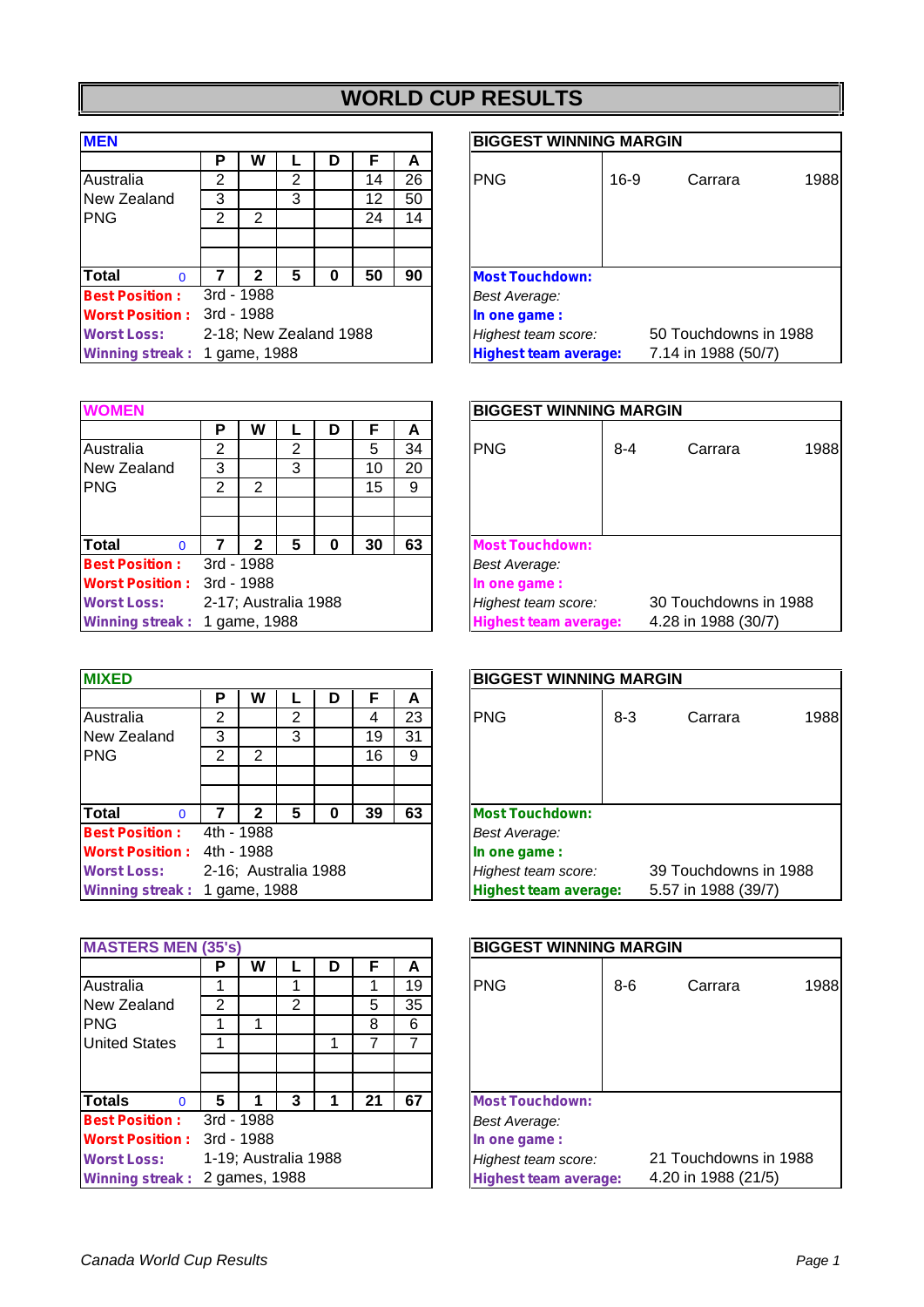## **Overall Performance**

| <b>Divisions</b> | Ρ  | W |    | D | F   | A   | Ave. |
|------------------|----|---|----|---|-----|-----|------|
|                  |    |   |    |   |     |     |      |
| <b>MENS</b>      |    | 2 | 5  | 0 | 50  | 90  | 0.56 |
| <b>WOMEN</b>     |    | 2 | 5  |   | 30  | 63  | 0.48 |
| <b>MIXED</b>     |    | 2 | 5  |   | 39  | 63  | 0.62 |
| <b>MEN 35</b>    | 5  |   | 3  |   | 21  | 67  | 0.31 |
|                  |    |   |    |   |     |     |      |
|                  | 26 | 7 | 18 | ٠ | 140 | 283 |      |

## **For & Against History**

| <b>Best Attack - excluding finals</b> |         |      |      | <b>Best Attack - including finals</b> |         |           |      |
|---------------------------------------|---------|------|------|---------------------------------------|---------|-----------|------|
| <b>Divisions</b>                      | Score I | Ave. | Year | <b>Divisions</b>                      | Score I | Ave.      | Year |
| <b>Mens</b>                           | 45      | 7.50 | 1988 | <b>Mens</b>                           | 50      | 8.33 1988 |      |
| <b>Women</b>                          | 27      | 4.50 | 1988 | <b>Women</b>                          | 30      | 5.00      | 1988 |
| <b>Mixed</b>                          | 33      | 5.50 | 1988 | <b>Mixed</b>                          | 39      | 6.50      | 1988 |
| <b>Mens Masters</b>                   | 18      | 4.50 | 1988 | <b>Mens Masters</b>                   | 21      | 5.25      | 1988 |
|                                       |         |      |      |                                       |         |           |      |

| <b>Best Defense - excluding finals</b> |         |       |      | <b>Best Defense - including finals</b> |         |       |      |
|----------------------------------------|---------|-------|------|----------------------------------------|---------|-------|------|
| <b>Divisions</b>                       | Score I | Ave.  | Year | <b>Divisions</b>                       | Score I | Ave.  | Year |
| <b>Mens</b>                            | 73      | 12.17 | 1988 | <b>Mens</b>                            | 90      | 15.00 | 1988 |
|                                        |         |       |      |                                        |         |       |      |
| <b>Women</b>                           | 56      | 9.33  | 1988 | <b>Women</b>                           | 63      | 10.50 | 1988 |
| <b>Mixed</b>                           | 53      | 8.83  | 1988 | <b>Mixed</b>                           | 63      | 10.50 | 1988 |
| <b>Mens Masters</b>                    | 50      | 12.50 | 1988 | <b>Mens Masters</b>                    | 67      | 16.75 | 1988 |
|                                        |         |       |      |                                        |         |       |      |

| Best F & A - excluding finals |                 |      |      | Best F & A - including finals |                 |      |      |
|-------------------------------|-----------------|------|------|-------------------------------|-----------------|------|------|
| <b>Divisions</b>              | Score           | Ave. | Year | <b>Divisions</b>              | Score I         | Ave. | Year |
|                               |                 |      |      |                               |                 |      |      |
| <b>Mens</b>                   | 45-73 0.62 1988 |      |      | <b>Mens</b>                   | 50-90 0.56      |      | 1988 |
| <b>Women</b>                  | 27-56 0.48      |      | 1988 | <b>Women</b>                  | 30-63 0.48      |      | 1988 |
| <b>Mixed</b>                  | 33-53 0.62 1988 |      |      | <b>Mixed</b>                  | 39-63 0.62 1988 |      |      |
| <b>Mens Masters</b>           | 18-50 0.36      |      | 1988 | <b>Mens Masters</b>           | 21-67 0.31      |      | 1988 |
|                               |                 |      |      |                               |                 |      |      |

| <b>Best Attack - including finals</b> |    |                     |  |
|---------------------------------------|----|---------------------|--|
| <b>Divisions</b>                      |    | Score   Ave.   Year |  |
|                                       |    |                     |  |
| <b>Mens</b>                           | 50 | 8.33 1988           |  |
| Women                                 | 30 | 5.00 1988           |  |
| <b>Mixed</b>                          | 39 | 6.50 1988           |  |
| <b>Mens Masters</b>                   | 21 | $5.25$ 1988         |  |
|                                       |    |                     |  |

| <b>Best Defense - including finals</b> |              |            |            |
|----------------------------------------|--------------|------------|------------|
| <b>Divisions</b>                       | <b>Score</b> | Ave.       | l Year     |
|                                        |              |            |            |
| <b>Mens</b>                            | 90           |            | 15.00 1988 |
| Women                                  | 63           | 10.50 1988 |            |
| <b>Mixed</b>                           | 63           | 10.50 1988 |            |
| <b>Mens Masters</b>                    | 67           |            | 16.75 1988 |
|                                        |              |            |            |

| Best F & A - including finals |                     |      |
|-------------------------------|---------------------|------|
| <b>Divisions</b>              | Score   Ave.   Year |      |
|                               |                     |      |
| <b>Mens</b>                   | 50-90 0.56 1988     |      |
| Women                         | 30-63 0.48 1988     |      |
| <b>Mixed</b>                  | 39-63 0.62 1988     |      |
| <b>Mens Masters</b>           | $21 - 67$ 0.31      | 1988 |
|                               |                     |      |